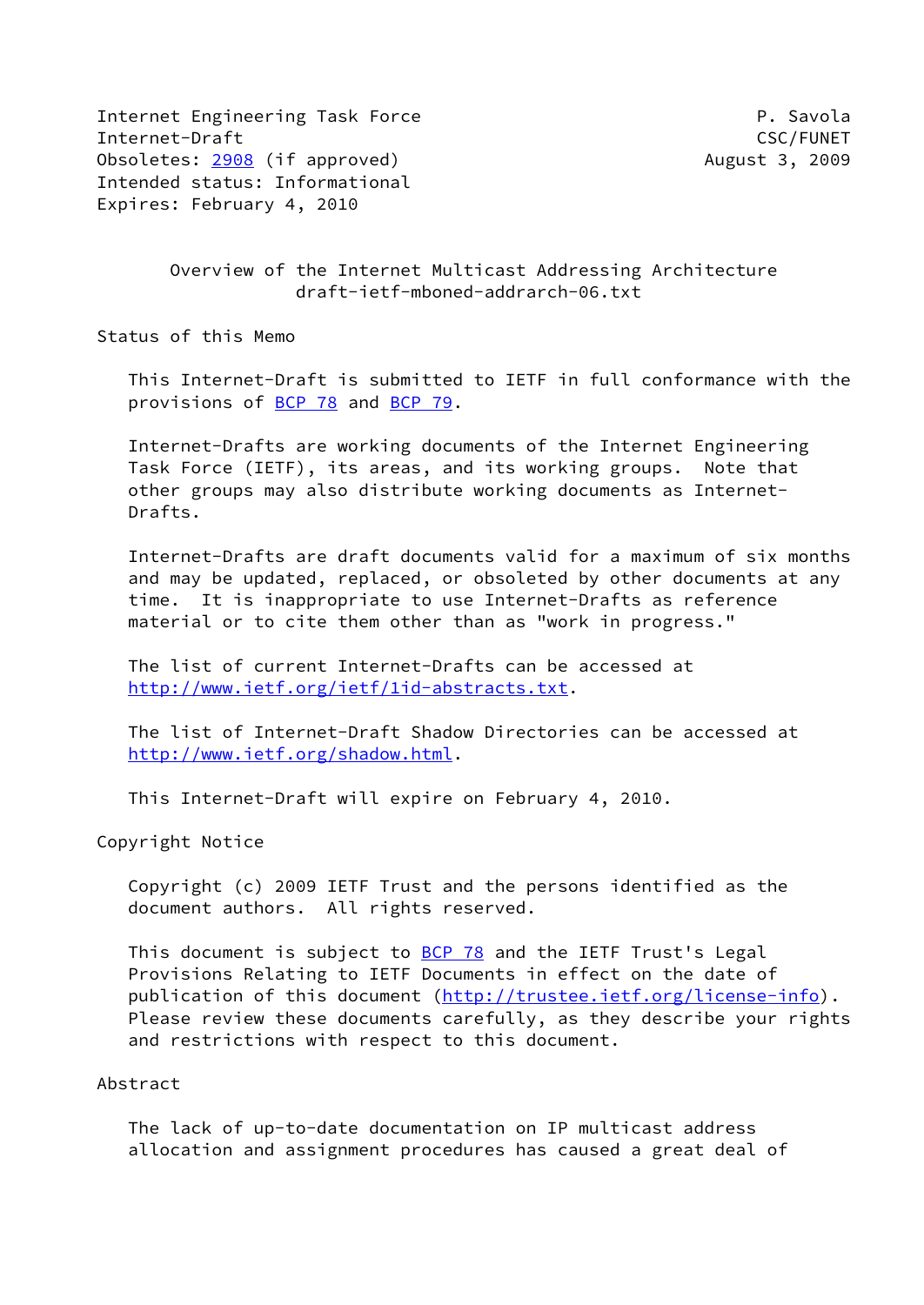| Internet-Draft | Multicast Address Allocation |  | August 2009 |  |
|----------------|------------------------------|--|-------------|--|
|----------------|------------------------------|--|-------------|--|

 confusion. To clarify the situation, this memo describes the allocation and assignment techniques and mechanisms currently (as of this writing) in use.

# Table of Contents

| 1.                                                                                                          |  |
|-------------------------------------------------------------------------------------------------------------|--|
| 1.1. Terminology: Allocation or Assignment 3                                                                |  |
| $\underline{2}$ . Multicast Address Allocation 4                                                            |  |
| 2.1.                                                                                                        |  |
|                                                                                                             |  |
| $2.1.2$ . Unicast-prefix-based Allocation $4$                                                               |  |
| $2.2$ . Administratively Scoped Allocation 5                                                                |  |
| Static IANA Allocation 6<br>2.3.                                                                            |  |
| 2.4.                                                                                                        |  |
| 3. Multicast Address Assignment 7                                                                           |  |
| 3.1.                                                                                                        |  |
| <u>3.2</u> . SSM Assignment inside the Node <u>7</u>                                                        |  |
| $3.3$ . Manually Configured Assignment $\frac{7}{2}$                                                        |  |
| 3.4. Static IANA Assignment 8                                                                               |  |
| 3.4.1. Global IANA Assignment 8                                                                             |  |
| $3.4.2$ . Scope-relative IANA Assignment 8                                                                  |  |
| 3.5.                                                                                                        |  |
| 4. Summary and Future Directions 9                                                                          |  |
|                                                                                                             |  |
|                                                                                                             |  |
|                                                                                                             |  |
| $\overline{5}$ .                                                                                            |  |
| 6.                                                                                                          |  |
| Security Considerations $\ldots \ldots \ldots \ldots \ldots \ldots \ldots \frac{12}{2}$<br>$\overline{1}$ . |  |
| 8.                                                                                                          |  |
| 8.1.                                                                                                        |  |
| Informative References 13<br>8.2.                                                                           |  |
|                                                                                                             |  |
| A.1. Changes between -05 and -06 15                                                                         |  |
| Changes between -04 and -05 15<br>A.2.                                                                      |  |
| Changes between -03 and -04 16<br>A.3.                                                                      |  |
| Changes between $-02$ and $-03$ 16<br><u>A.4</u> .                                                          |  |
| Changes between $-01$ and $-02$ 16<br>A.5.                                                                  |  |
|                                                                                                             |  |
|                                                                                                             |  |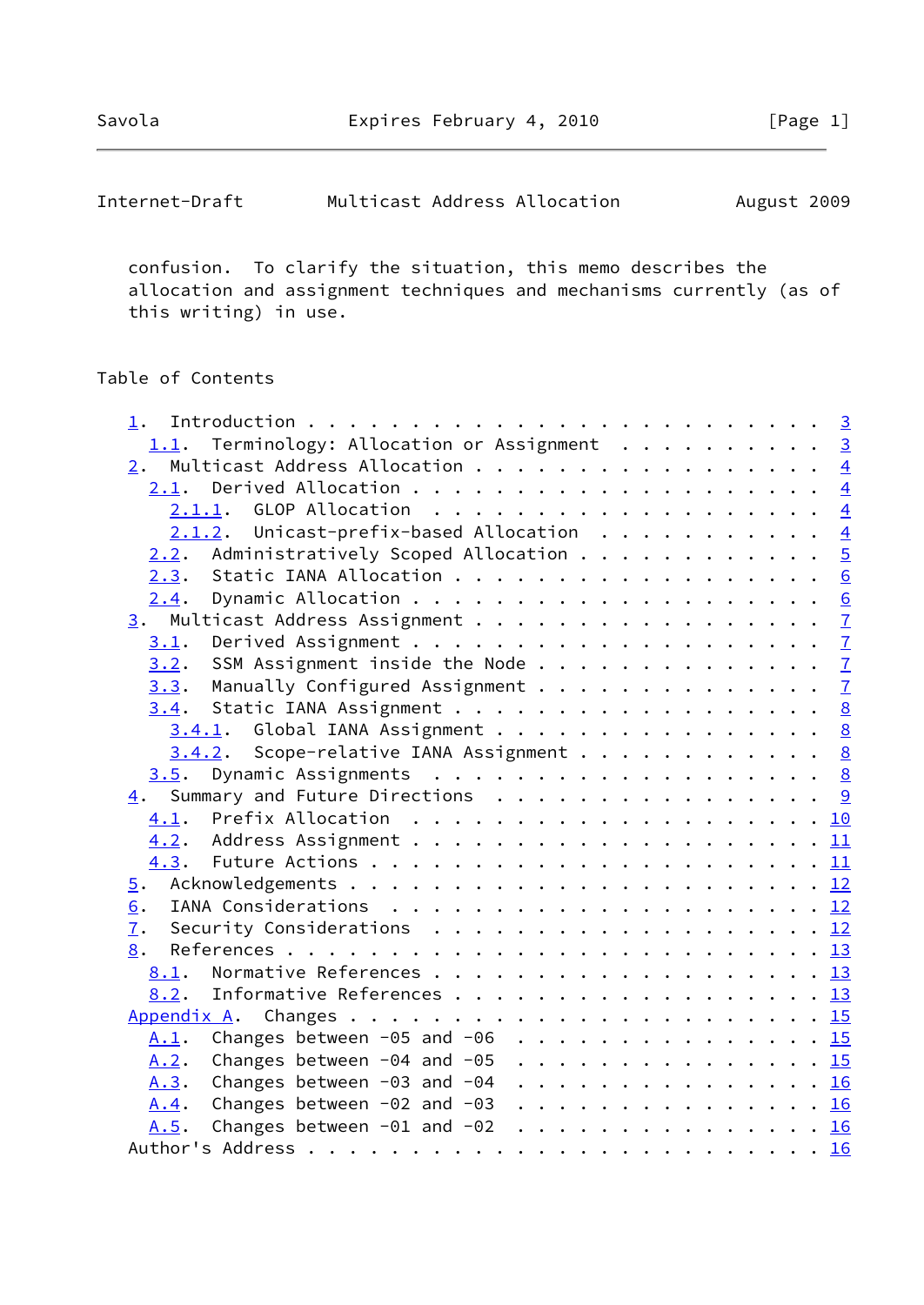Savola **Expires February 4, 2010** [Page 2]

### <span id="page-2-1"></span>Internet-Draft Multicast Address Allocation August 2009

#### <span id="page-2-0"></span>[1](#page-2-0). Introduction

 Good, up-to-date documentation of IP multicast is close to non existent. Particularly, this is an issue with multicast address allocations (to networks and sites) and assignments (to hosts and applications). This problem is stressed by the fact that there exists confusing or misleading documentation on the subject [\[RFC2908](https://datatracker.ietf.org/doc/pdf/rfc2908)]. The consequence is that those who wish to learn about IP multicast and how the addressing works do not get a clear view of the current situation.

 The aim of this document is to provide a brief overview of multicast addressing and allocation techniques. The term 'addressing architecture' refers to the set of addressing mechanisms and methods in an informal manner.

 It is important to note that Source-specific Multicast (SSM) [\[RFC4607](https://datatracker.ietf.org/doc/pdf/rfc4607)] does not have these addressing problems because SSM group addresses have only local significance; hence, this document focuses on the Any Source Multicast (ASM) model.

This memo obsoletes and re-classifies to Historic [RFC 2908](https://datatracker.ietf.org/doc/pdf/rfc2908), and reclassifies to Historic RFCs 2776 and 2909.

<span id="page-2-2"></span>[1.1](#page-2-2). Terminology: Allocation or Assignment

 Almost all multicast documents and many other RFCs (such as DHCPv4 [\[RFC2131](https://datatracker.ietf.org/doc/pdf/rfc2131)] and DHCPv6 [\[RFC3315](https://datatracker.ietf.org/doc/pdf/rfc3315)]) have used the terms address "allocation" and "assignment" interchangeably. However, the operator and address management communities use these terms for two conceptually different processes.

 In unicast operations, address allocations refer to leasing a large block of addresses from Internet Assigned Numbers Authority (IANA) to a Regional Internet Registry (RIR) or from RIR to a Local Internet Registry (LIR) possibly through a National Internet Registry (NIR).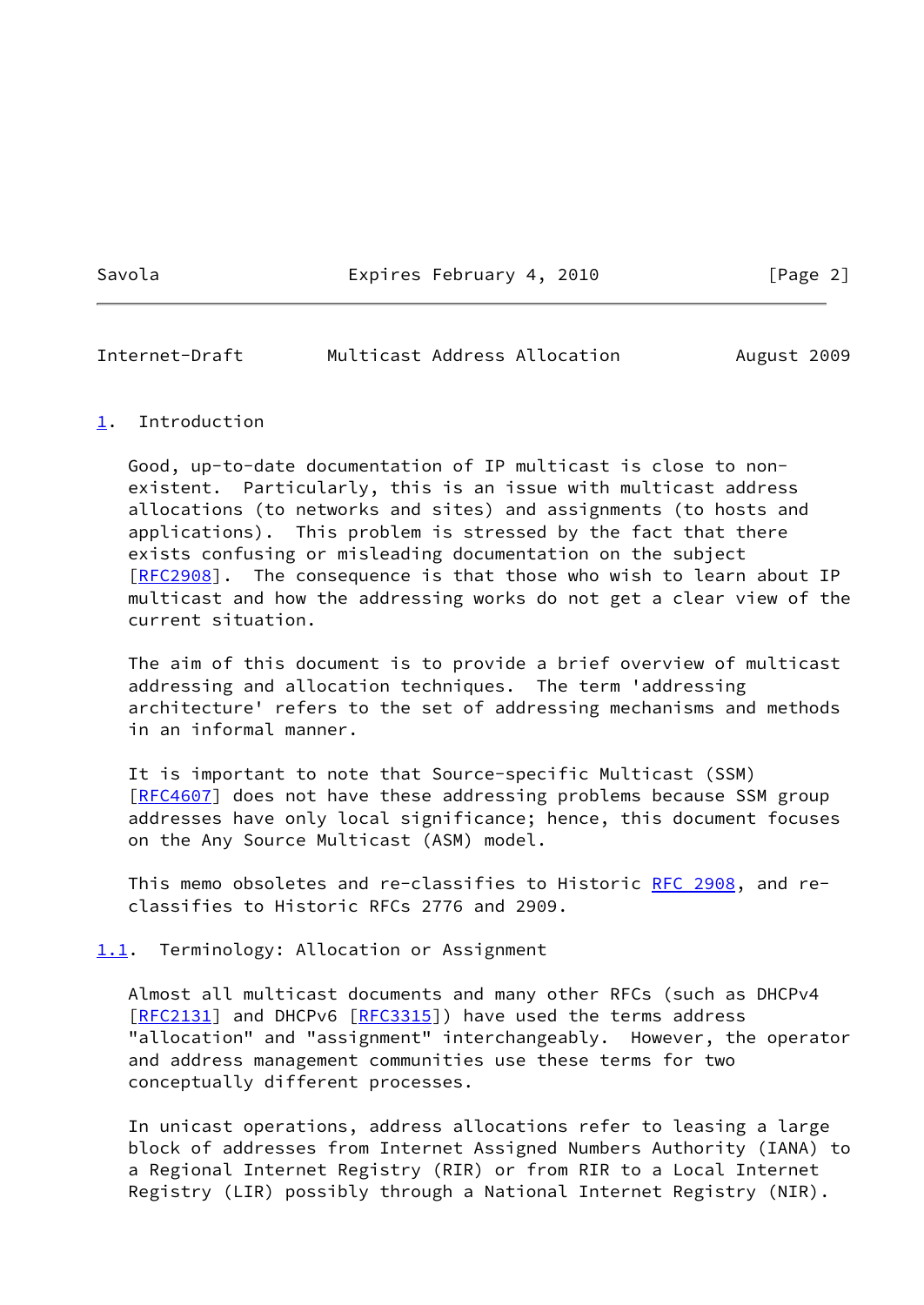Address assignments, on the other hand, are the leases of smaller address blocks or even single addresses to the end-user sites or end users themselves.

 Therefore, in this memo, we will separate the two different functions: "allocation" describes how larger blocks of addresses are obtained by the network operators, and "assignment" describes how applications, nodes or sets of nodes obtain a multicast address for their use.

Savola **Expires February 4, 2010** [Page 3]

<span id="page-3-1"></span>Internet-Draft Multicast Address Allocation August 2009

## <span id="page-3-0"></span>[2](#page-3-0). Multicast Address Allocation

 Multicast address allocation, i.e., how a network operator might be able to obtain a larger block of addresses, can be handled in a number of ways as described below.

Note that these are all only pertinent to ASM -- SSM requires no address block allocation because the group address has only local significance (however, we discuss the address assignment inside the node in [Section 3.2](#page-7-1)).

### <span id="page-3-2"></span>[2.1](#page-3-2). Derived Allocation

 Derived allocations take the unicast prefix or some other properties of the network (e.g., an autonomous system (AS) number) to determine unique multicast address allocations.

<span id="page-3-3"></span>[2.1.1](#page-3-3). GLOP Allocation

GLOP address allocation [\[RFC3180](https://datatracker.ietf.org/doc/pdf/rfc3180)] inserts the 16-bit public AS number in the middle of the IPv4 multicast prefix 233.0.0.0/8, so that each AS number can get a /24 worth of multicast addresses. While this is sufficient for multicast testing or small scale use, it might not be sufficient in all cases for extensive multicast use.

 A minor operational debugging issue with GLOP addresses is that the connection between the AS and the prefix is not apparent from the prefix when the AS number is greater than 255, but has to be calculated (e.g., from  $[REC3180]$ , AS 5662 maps to 233.22.30.0/24). A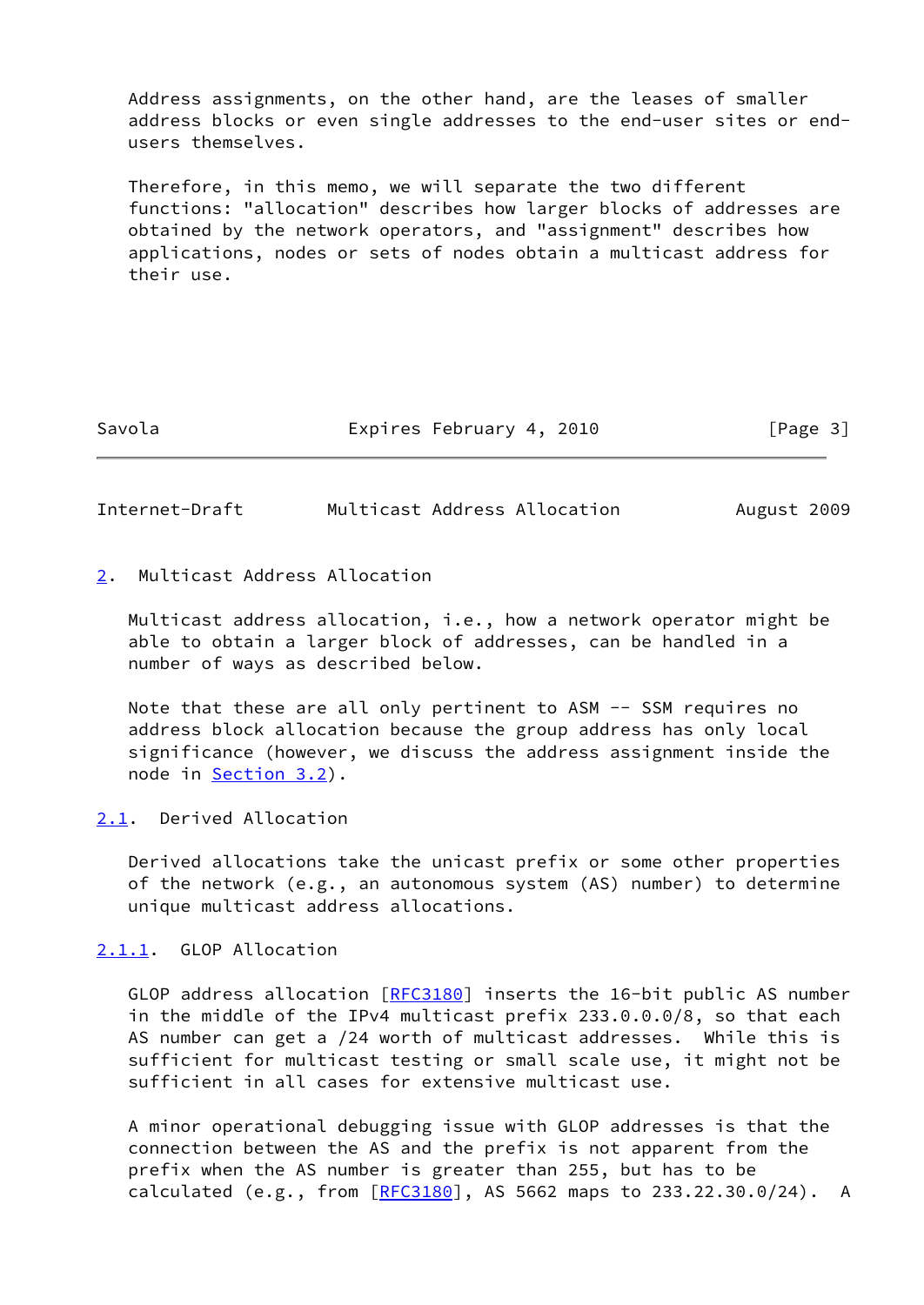usage issue is that GLOP addresses are not tied to any prefix but to routing domains, so they cannot be used or calculated automatically.

GLOP mapping is not available with 4-byte AS numbers [\[RFC4893](https://datatracker.ietf.org/doc/pdf/rfc4893)]. Unicast-prefix-based Allocation or an IANA allocation from "AD-HOC Block III" (the previous so-called "eGLOP" block) could be used instead as needed.

 The GLOP allocation algorithm has not been defined for IPv6 multicast because the unicast-prefix-based allocation (described below) addresses the same need in a simpler fashion.

#### <span id="page-4-0"></span>[2.1.2](#page-4-0). Unicast-prefix-based Allocation

[RFC 3306](https://datatracker.ietf.org/doc/pdf/rfc3306) [\[RFC3306](https://datatracker.ietf.org/doc/pdf/rfc3306)] describes a mechanism which embeds up to 64 high order bits of an IPv6 unicast address in the prefix part of the IPv6 multicast address, leaving at least 32 bits of group-id space available after the prefix mapping.

Savola **Expires February 4, 2010** [Page 4]

<span id="page-4-1"></span>Internet-Draft Multicast Address Allocation August 2009

 A similar IPv4 mapping is described in [\[I-D.ietf-mboned-ipv4-uni-based-mcast](#page-13-4)], but it provides a limited number of addresses (e.g., 1 per an IPv4 /24 block).

 The IPv6 unicast-prefix-based allocations are an extremely useful way to allow each network operator, even each subnet, to obtain multicast addresses easily, through an easy computation. Further, as the IPv6 multicast header also includes the scope value  $[REC4291]$ , multicast groups of smaller scope can also be used with the same mapping.

The IPv6 Embedded RP technique [\[RFC3956](https://datatracker.ietf.org/doc/pdf/rfc3956)], used with Protocol Independent Multicast - Sparse Mode (PIM-SM), further leverages the unicast-prefix-based allocations, by embedding the unicast prefix and interface identifier of the PIM-SM Rendezvous Point (RP) in the prefix. This provides all the necessary information needed to the routing systems to run the group in either inter- or intra-domain operation. A difference from [RFC 3306](https://datatracker.ietf.org/doc/pdf/rfc3306) is, however, that the hosts cannot calculate their "multicast prefix" automatically, as the prefix depends on the decisions of the operator setting up the RP, but instead requires an assignment method.

All the IPv6 unicast-prefix-based allocation techniques provide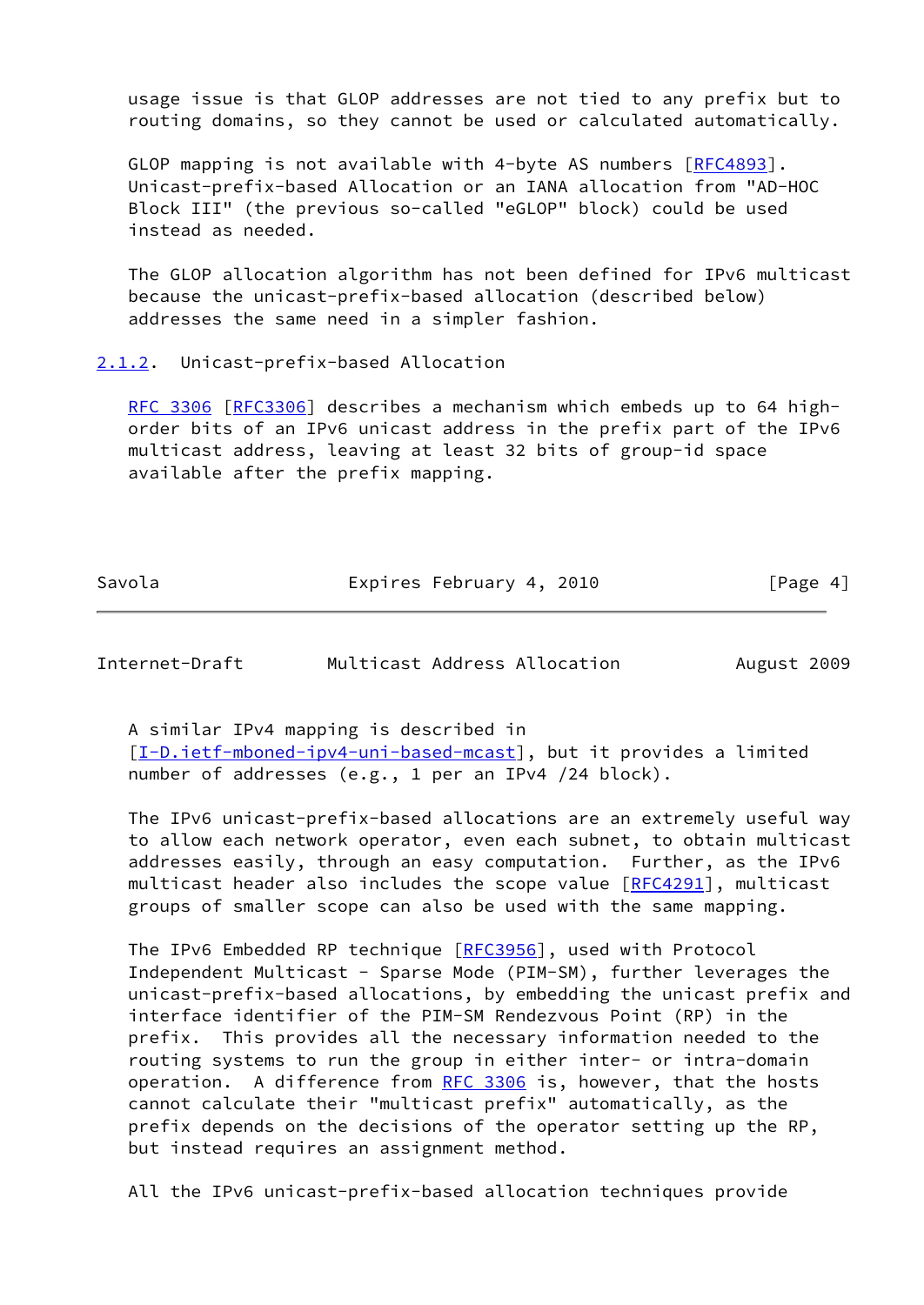sufficient amount of multicast address space for network operators.

### <span id="page-5-0"></span>[2.2](#page-5-0). Administratively Scoped Allocation

 Administratively scoped multicast address allocation [\[RFC2365](https://datatracker.ietf.org/doc/pdf/rfc2365)] is provided by two different means: under 239.0.0.0/8 in IPv4 or by 4-bit encoding in the IPv6 multicast address prefix [\[RFC4291](https://datatracker.ietf.org/doc/pdf/rfc4291)].

 Since IPv6 administratively scoped allocations can be handled with unicast-prefix-based multicast addressing as described in [Section 2.1.2](#page-4-0), we'll only discuss IPv4 in this section.

 The IPv4 administratively scoped prefix 239.0.0.0/8 is further divided into Local Scope (239.255.0.0/16) and Organization Local Scope (239.192.0.0/14); other parts of the administrative scopes are either reserved for expansion or undefined [[RFC2365\]](https://datatracker.ietf.org/doc/pdf/rfc2365). However, [RFC](https://datatracker.ietf.org/doc/pdf/rfc2365) [2365](https://datatracker.ietf.org/doc/pdf/rfc2365) is ambiguous as to whether the enterprises or the IETF are allowed to expand the space.

 Topologies which act under a single administration can easily use the scoped multicast addresses for their internal groups. Groups which need to be shared between multiple routing domains (even if not propagated through the Internet) are more problematic and typically need an assignment of a global multicast address because their scope is undefined.

| Savola | Expires February 4, 2010 | [Page 5] |
|--------|--------------------------|----------|
|        |                          |          |

<span id="page-5-1"></span>Internet-Draft Multicast Address Allocation August 2009

 There is a large number of multicast applications (such as "Norton Ghost") which are restricted either to a link or a site, and it is extremely undesirable to propagate them further (beyond the link or the site). Typically many such applications have been given or have hijacked a static IANA address assignment. Given the fact that assignments to typically locally used applications come from the same range as global applications, implementing proper propagation limiting is challenging. Filtering would be easier if a separate, identifiable range would be used for such assignments in the future; this is an area of further future work.

 There has also been work on a protocol to automatically discover multicast scope zones [[RFC2776](https://datatracker.ietf.org/doc/pdf/rfc2776)], but it has never been widely implemented or deployed.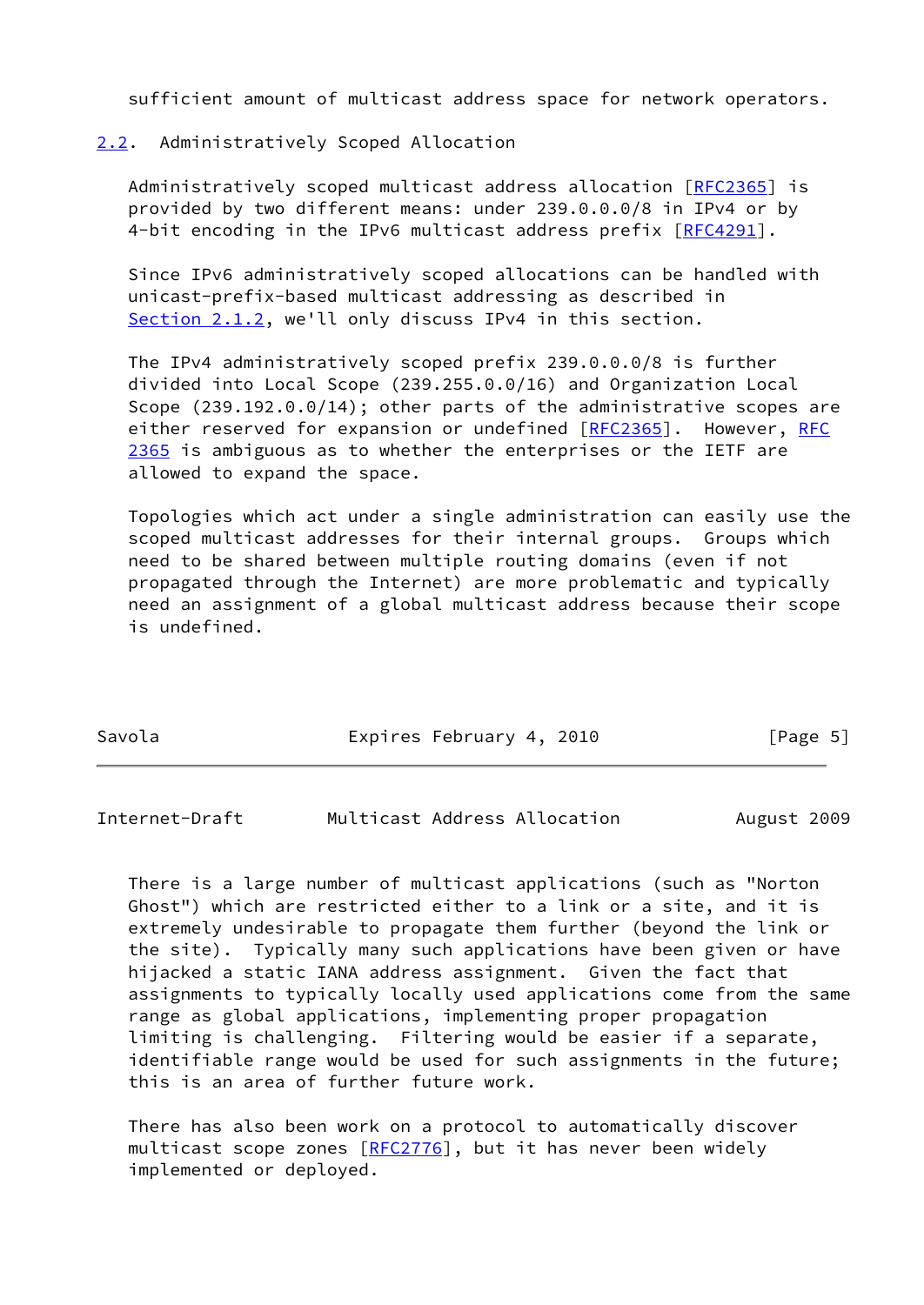### <span id="page-6-0"></span>[2.3](#page-6-0). Static IANA Allocation

 In some rare cases, organizations may have been able to obtain static multicast address allocations (of up to 256 addresses) directly from IANA. Typically these have been meant as a block of static assignments to multicast applications, as described in [Section 3.4.1.](#page-8-1) If another means of obtaining addresses is available that approach is preferable.

 Especially for those operators that only have a 32-bit AS number and need IPv4 addresses, an IANA allocation from "AD-HOC Block III" (the previous so-called "eGLOP" block) is an option [\[I-D.ietf-mboned-rfc3171bis\]](#page-13-5).

### <span id="page-6-1"></span>[2.4](#page-6-1). Dynamic Allocation

 [RFC 2908](https://datatracker.ietf.org/doc/pdf/rfc2908) [\[RFC2908](https://datatracker.ietf.org/doc/pdf/rfc2908)] proposed three different layers of multicast address allocation and assignment, where layers 3 (inter-domain allocation) and layer 2 (intra-domain allocation) could be applicable here. Multicast Address-Set Claim Protocol (MASC) [[RFC2909\]](https://datatracker.ietf.org/doc/pdf/rfc2909) is an example of the former, and Multicast Address Allocation Protocol (AAP) [[I-D.ietf-malloc-aap](#page-14-1)] (abandoned in 2000 due lack of interest and technical problems) is an example of the latter.

 Both of the proposed allocation protocols were quite complex, and have never been deployed or seriously implemented.

 It can be concluded that dynamic multicast address allocation protocols provide no benefit beyond GLOP/unicast-prefix-based mechanisms and have been abandoned.

| Savola | Expires February 4, 2010 | [Page 6] |
|--------|--------------------------|----------|
|        |                          |          |

<span id="page-6-3"></span>Internet-Draft Multicast Address Allocation August 2009

### <span id="page-6-2"></span>[3](#page-6-2). Multicast Address Assignment

 There are a number of possible ways for an application, node or set of nodes to learn a multicast address as described below.

 Any IPv6 address assignment method should be aware of the guidelines for the assignment of group-IDs for IPv6 multicast addresses [\[RFC3307](https://datatracker.ietf.org/doc/pdf/rfc3307)].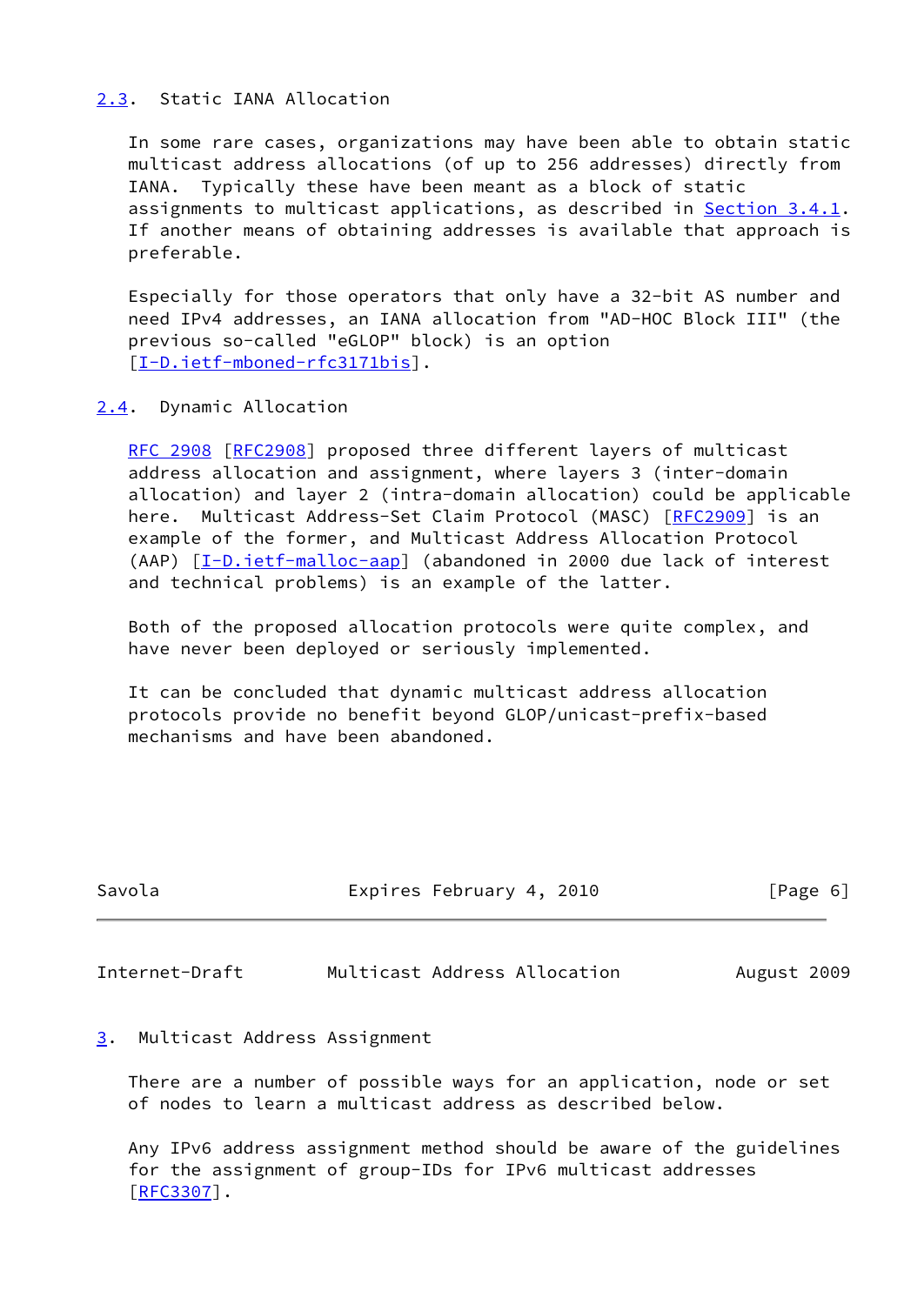#### <span id="page-7-0"></span>[3.1](#page-7-0). Derived Assignment

 There are significantly fewer options for derived address assignment compared to derived allocation. Derived multicast assignment has only been specified for IPv6 link-scoped multicast [[RFC4489\]](https://datatracker.ietf.org/doc/pdf/rfc4489), where the EUI64 is embedded in the multicast address, providing a node with unique multicast addresses for link-local ASM communications.

#### <span id="page-7-1"></span>[3.2](#page-7-1). SSM Assignment inside the Node

 While SSM multicast addresses have only local (to the node) significance, there is still a minor issue on how to assign the addresses between the applications running on the same IP address.

 This assignment is not considered to be a problem because typically the addresses for these applications are selected manually or statically, but if done using an Application Programming Interface (API), the API could check that the addresses do not conflict prior to assigning one.

#### <span id="page-7-2"></span>[3.3](#page-7-2). Manually Configured Assignment

 With manually configured assignment, a network operator who has a multicast address prefix assigns the multicast group addresses to the requesting nodes using a manual process.

 Typically, the user or administrator that wants to use a multicast address for a particular application requests an address from the network operator using phone, email, or similar means, and the network operator provides the user with a multicast address. Then the user/administrator of the node or application manually configures the application to use the assigned multicast address.

 This is a relatively simple process; it has been sufficient for certain applications which require manual configuration in any case, or which cannot or do not want to justify a static IANA assignment. The manual assignment works when the number of participants in a group is small, as each participant has to be manually configured.

Savola **Expires February 4, 2010** [Page 7]

<span id="page-7-3"></span>Internet-Draft Multicast Address Allocation August 2009

This is the most commonly used technique when the multicast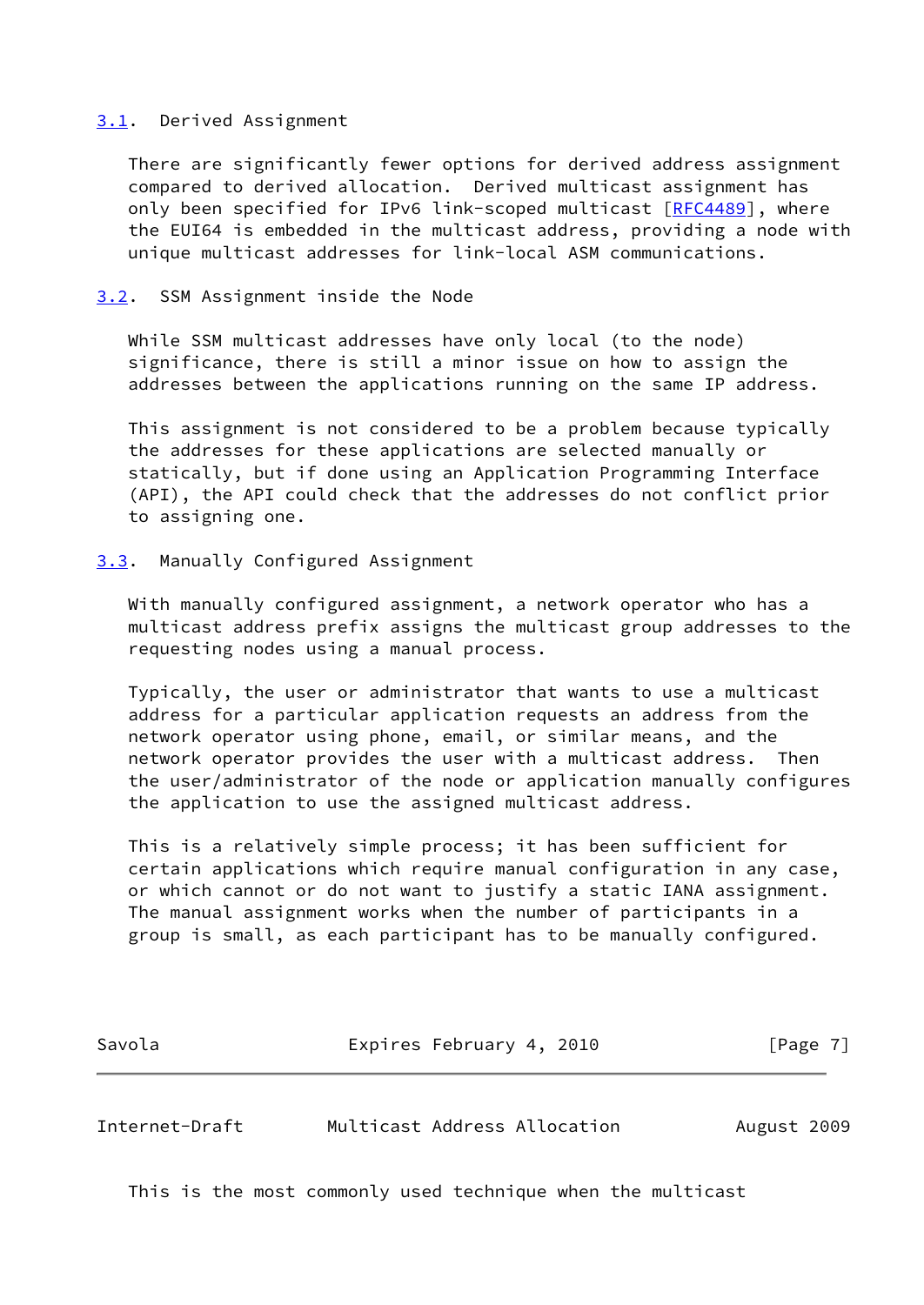application does not have a static IANA assignment.

### <span id="page-8-0"></span>[3.4](#page-8-0). Static IANA Assignment

 In contrast to manually configured assignment, as described above, static IANA assignment refers to getting an assignment for the particular application directly from IANA. There are two main forms of IANA assignment: global and scope-relative. Guidelines for IANA are described in [\[I-D.ietf-mboned-rfc3171bis\]](#page-13-5).

### <span id="page-8-1"></span>[3.4.1](#page-8-1). Global IANA Assignment

 Globally unique address assignment is seen as lucrative because it's the simplest approach for application developers since they can then hard-code the multicast address. Hard-coding requires no lease of the usable multicast address, and likewise the client applications do not need to perform any kind of service discovery (but depending on hard-coded addresses). However, there is an architectural scaling problem with this approach, as it encourages a "land-grab" of the limited multicast address space.

### <span id="page-8-2"></span>[3.4.2](#page-8-2). Scope-relative IANA Assignment

 IANA also assigns numbers as an integer offset from the highest address in each IPv4 administrative scope as described in [[RFC2365](https://datatracker.ietf.org/doc/pdf/rfc2365)]. For example, the SLPv2 discovery scope-relative offset is "2", so SLPv2 discovery address within IPv4 Local-Scope (239.255.0.0/16) is "239.255.255.253", within the IPv4 Organization Local-Scope (239.192.0.0/14) it is "239.195.255.253", and so on.

 Similar scope-relative assignments also exist with IPv6 [\[RFC2375](https://datatracker.ietf.org/doc/pdf/rfc2375)]. As IPv6 multicast addresses have much more flexible scoping, scope relative assignments are also applicable to global scopes. The assignment policies are described in [\[RFC3307](https://datatracker.ietf.org/doc/pdf/rfc3307)].

### <span id="page-8-3"></span>[3.5](#page-8-3). Dynamic Assignments

The layer 1 of [RFC 2908 \[RFC2908](https://datatracker.ietf.org/doc/pdf/rfc2908)] described dynamic assignment from Multicast Address Allocation Servers (MAAS) to applications and nodes, with Multicast Address Dynamic Client Allocation Protocol (MADCAP) [\[RFC2730](https://datatracker.ietf.org/doc/pdf/rfc2730)] as an example. Since then, other mechanisms have also been proposed (e.g., DHCPv6 assignment [\[I-D.jdurand-assign-addr-ipv6-multicast-dhcpv6](#page-14-2)]) but these have not gained traction.

 It would be rather straightforward to deploy a dynamic assignment protocol which would lease group addresses based on a multicast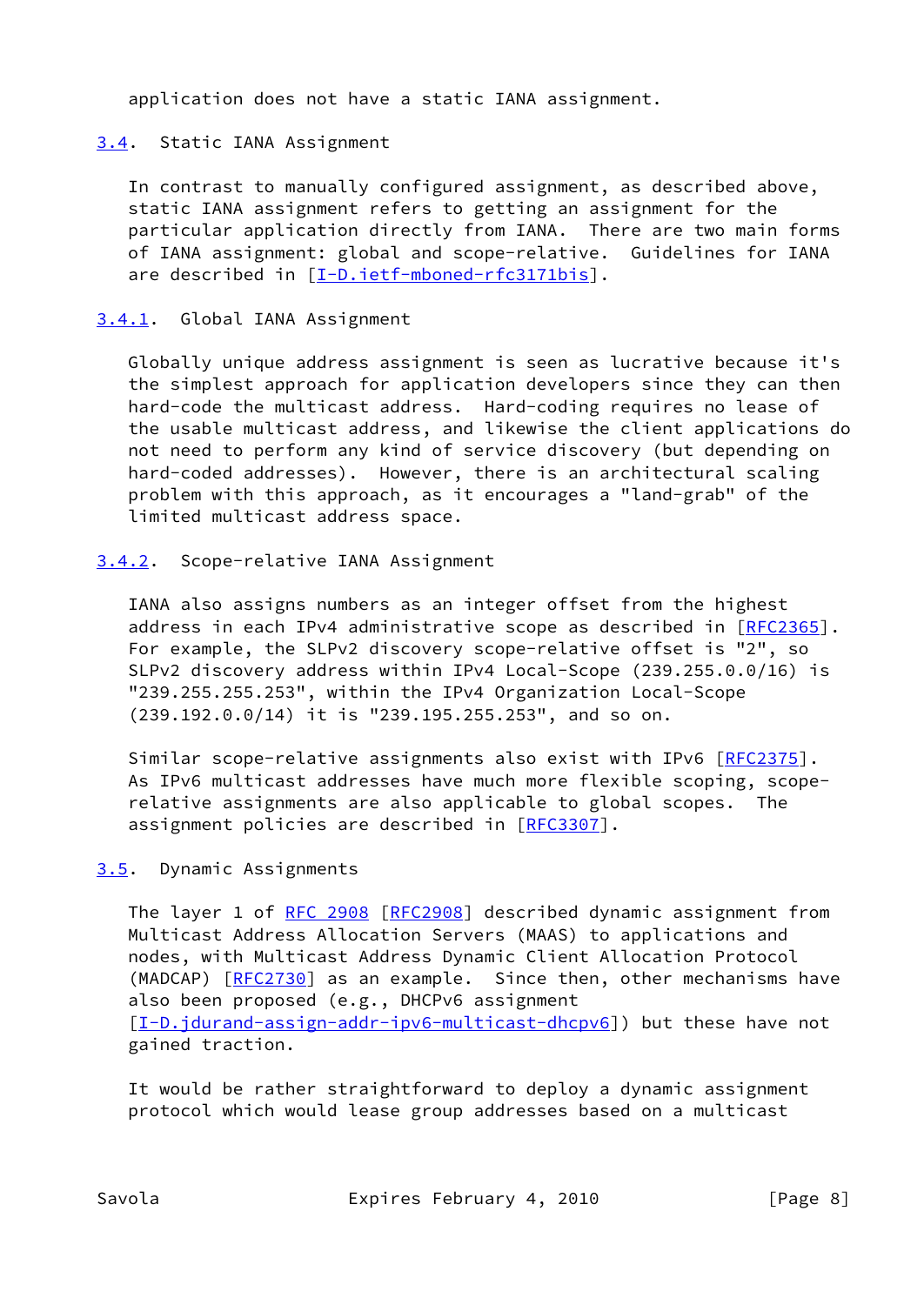<span id="page-9-1"></span> prefix to applications wishing to use multicast. However, only few have implemented MADCAP, and it hasn't been significantly deployed. So, it is not clear if the lack of deployment is due to a currently missing need. Moreover, it is not clear how widely for example the APIs for communication between the multicast application and the MADCAP client operating at the host have been implemented [[RFC2771](https://datatracker.ietf.org/doc/pdf/rfc2771)].

 An entirely different approach is Session Announcement Protocol (SAP) [\[RFC2974](https://datatracker.ietf.org/doc/pdf/rfc2974)]. In addition to advertising global multicast sessions, the protocol also has associated ranges of addresses for both IPv4 and IPv6 which can be used by SAP-aware applications to create new groups and new group addresses. Creating a session (and obtaining an address) is a rather tedious process which is why it isn't done all that often. It is also worth noting that the IPv6 SAP address is unroutable in the inter-domain multicast.

A conclusion about dynamic assignment protocols is that:

- 1. multicast is not significantly attractive in the first place,
- 2. most applications have a static IANA assignment and thus require no dynamic or manual assignment,
- 3. those that cannot be easily satisfied with IANA or manual assignment (i.e., where dynamic assignment would be desirable) are rather marginal, or
- 4. that there are other gaps why dynamic assignments are not seen as a useful approach (for example, issues related to service discovery/rendezvous).

 In consequence, more work on rendezvous/service discovery would be needed to make dynamic assignments more useful.

### <span id="page-9-0"></span>[4](#page-9-0). Summary and Future Directions

 This section summarizes the mechanisms and analysis discussed in this memo, and presents some potential future directions.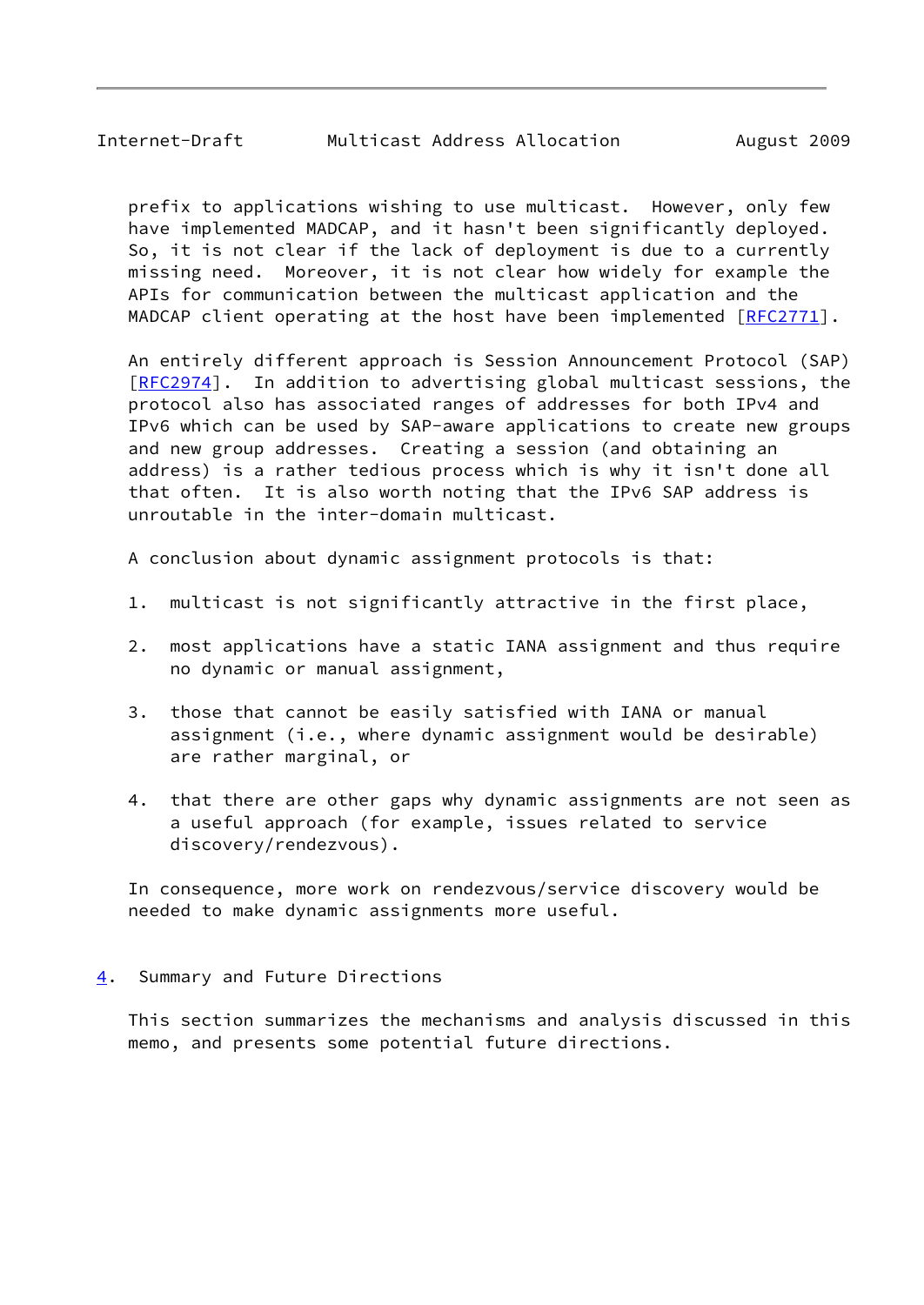#### <span id="page-10-1"></span>Internet-Draft Multicast Address Allocation August 2009

#### <span id="page-10-0"></span>[4.1](#page-10-0). Prefix Allocation

A summary of prefix allocation methods for ASM is shown in Figure 1.

|     | Sect.   Prefix allocation method<br>----------------- | IPv4  | IPv6      |
|-----|-------------------------------------------------------|-------|-----------|
|     | $  2.1.1  $ Derived: GLOP                             | Yes   | NoNeed*   |
|     | 2.1.2   Derived: Unicast-prefix-based                 | No.   | Yes       |
|     | 2.2   Administratively scoped                         | Yes.  | $NoNeed*$ |
|     | 2.3   Static IANA allocation                          | Yes** | No        |
| 2.4 | Dynamic allocation protocols                          | No.   | No        |

 $*$  = the need satisfied by IPv6 unicast-prefix-based allocation. \*\* = mainly using the AD-HOC block III (former "eGLOP")

#### Figure 1

- o Only ASM is affected by the assignment/allocation issues.
- o With IPv4, GLOP allocations provide a sufficient IPv4 multicast allocation mechanism for those that have 16-bit AS number. IPv4 unicast-prefix based allocation offers some addresses. IANA is also allocating from the AD-HOC block III (former "eGLOP") with especially 32-bit AS number holders in mind. Administratively scoped allocations provide the opportunity for internal IPv4 allocations.
- o With IPv6, unicast-prefix-based addresses and the derivatives provide a good allocation strategy and this also works for scoped multicast addresses.
- o Dynamic allocations are too complex and unnecessary a mechanism.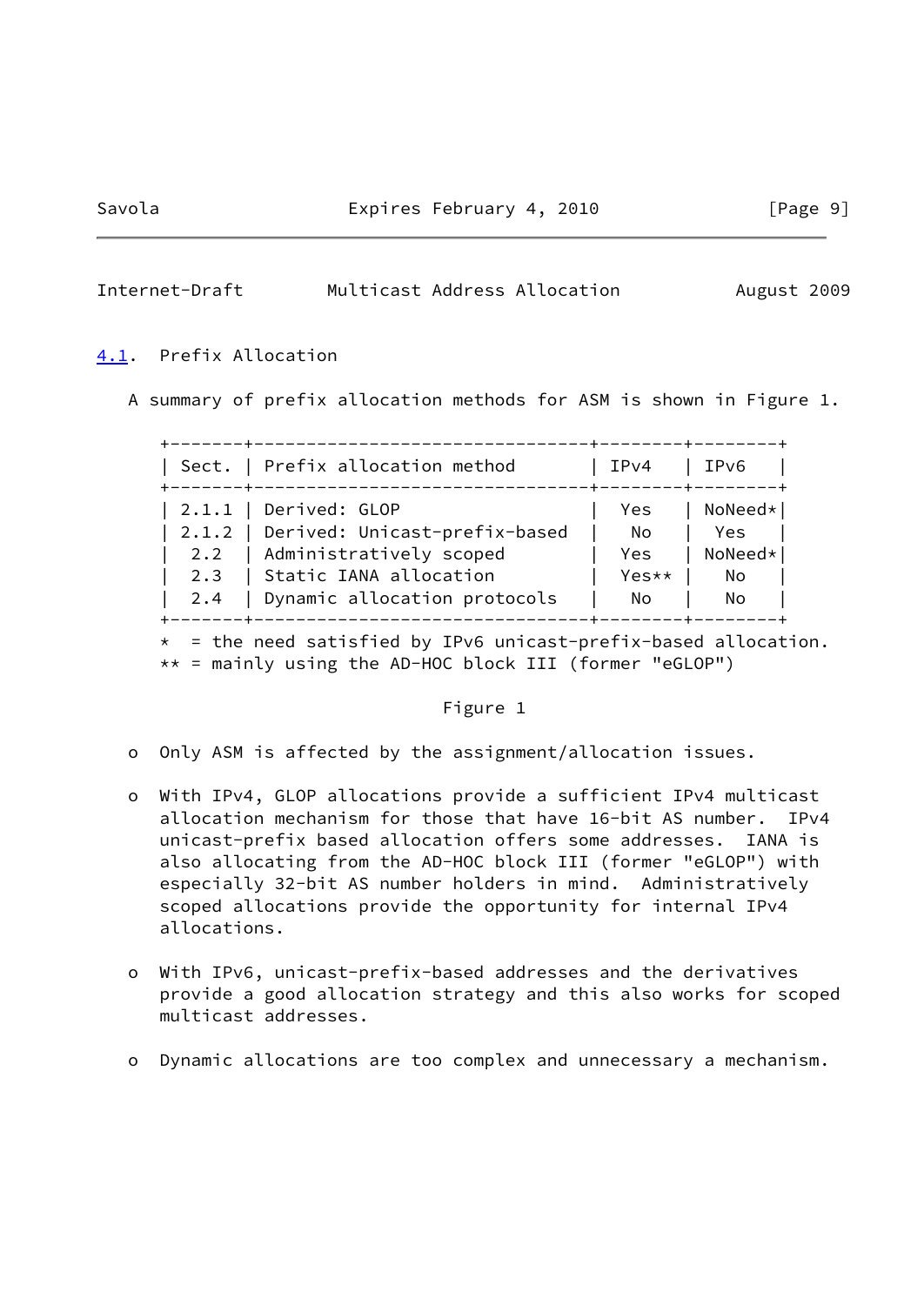## Savola **Expires February 4, 2010** [Page 10]

<span id="page-11-1"></span>Internet-Draft Multicast Address Allocation August 2009

#### <span id="page-11-0"></span>[4.2](#page-11-0). Address Assignment

A summary of address assignment methods is shown in Figure 2.

| Sect. | Address assignment method      | IPv4                  | IPv6 |
|-------|--------------------------------|-----------------------|------|
| 3.1   | Derived: link-scope addresses  | No.                   | Yes  |
| 3.2   | SSM (inside the node)          | Yes                   | Yes  |
| 3.3   | Manual assignment              | <b>Yes</b>            | Yes  |
| 3.4.1 | Global IANA/RIR assignment     | LastResort LastResort |      |
| 3.4.2 | Scope-relative IANA assignment | Yes                   | Yes  |
| 3.5   | Dynamic assignment protocols   | Yes.                  | Yes  |

# Figure 2

- o Manually configured assignment is typical today, and works to a sufficient degree in smaller scale.
- o Global IANA assignment has been done extensively in the past. Scope-relative IANA assignment is acceptable but the size of the pool is not very high. Inter-domain routing of IPv6 IANA-assigned prefixes is likely going to be challenging and as a result that approach is not very appealing.
- o Dynamic assignment, e.g., MADCAP has been implemented, but there is no wide deployment. Therefore, either there are other gaps in the multicast architecture or there is no sufficient demand for it in the first place when manual and static IANA assignments are available. Assignments using SAP also exist but are not common; global SAP assignment is unfeasible with IPv6.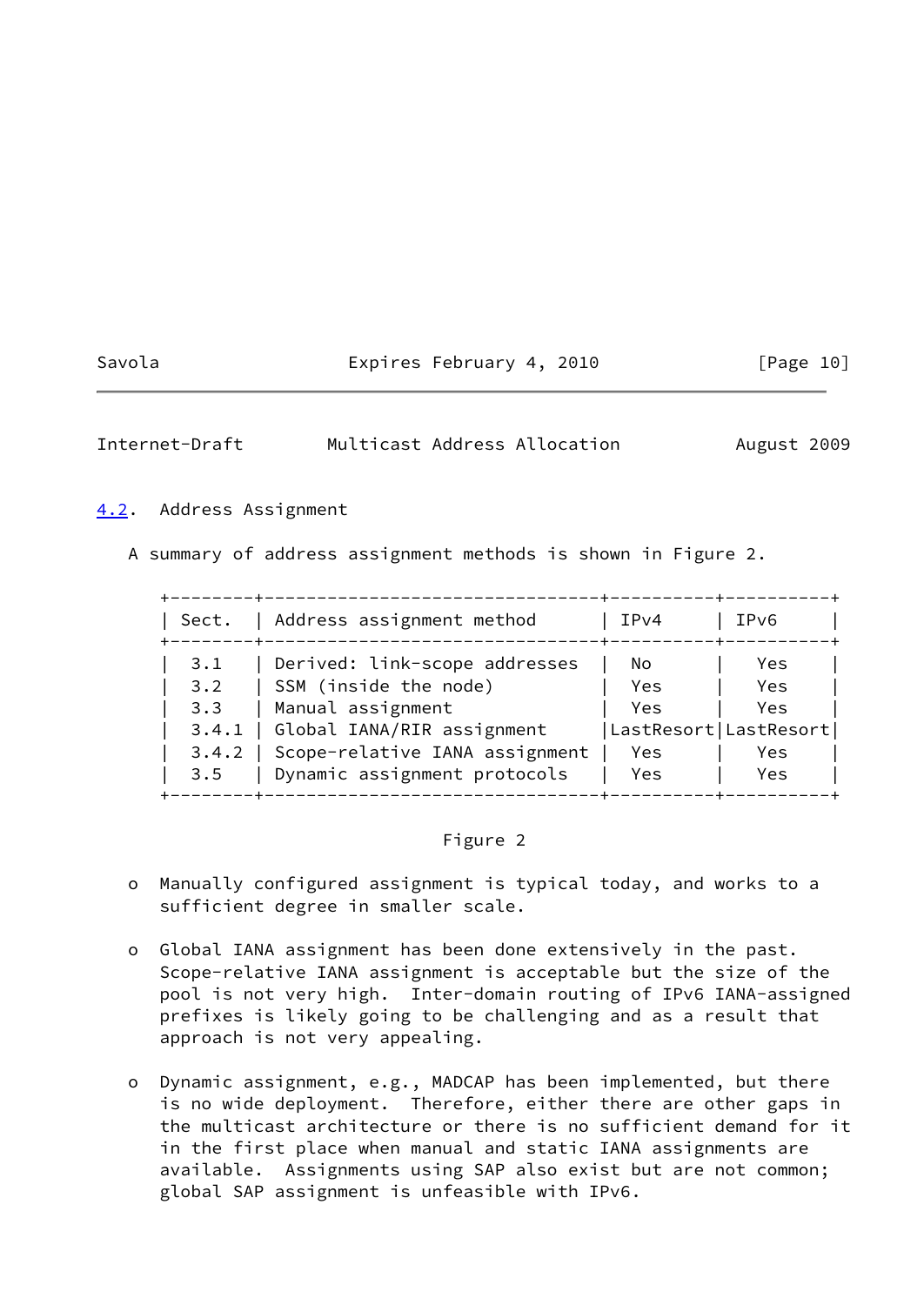- o Derived assignments are only applicable in a fringe case of link scoped multicast.
- <span id="page-12-0"></span>[4.3](#page-12-0). Future Actions
	- o Multicast address discovery/"rendezvous" needs to be analyzed at more length, and an adequate solution provided. See [[I-D.ietf-mboned-addrdisc-problems\]](#page-14-3) and [[I-D.ietf-mboned-session-announcement-req\]](#page-14-4) for more.
	- o The IETF should consider whether to specify more ranges of the IPv4 administratively scoped address space for static allocation for applications which should not be routed over the Internet (such as backup software, etc. -- so that these wouldn't need to use global addresses which should never leak in any case).

| Savola | Expires February 4, 2010 | [Page 11] |
|--------|--------------------------|-----------|
|        |                          |           |

- <span id="page-12-2"></span>Internet-Draft Multicast Address Allocation August 2009
	- o The IETF should consider its static IANA allocations policy, e.g., "locking it down" to a stricter policy (like "IETF Consensus") and looking at developing the discovery/rendezvous functions, if necessary.
- <span id="page-12-1"></span>[5](#page-12-1). Acknowledgements

 Tutoring a couple of multicast-related papers, the latest by Kaarle Ritvanen [\[RITVANEN](#page-16-3)] convinced the author that updated multicast address assignment/allocation documentation is needed.

 Multicast address allocations/assignments were discussed at the MBONED WG session at IETF59 [\[MBONED-IETF59](#page-15-1)].

 Dave Thaler, James Lingard, and Beau Williamson provided useful feedback for the preliminary version of this memo. Myung-Ki Shin, Jerome Durand, John Kristoff, Dave Price, Spencer Dawkins, and Alfred Hoenes also suggested improvements.

<span id="page-12-3"></span>[6](#page-12-3). IANA Considerations

This memo includes no request to IANA.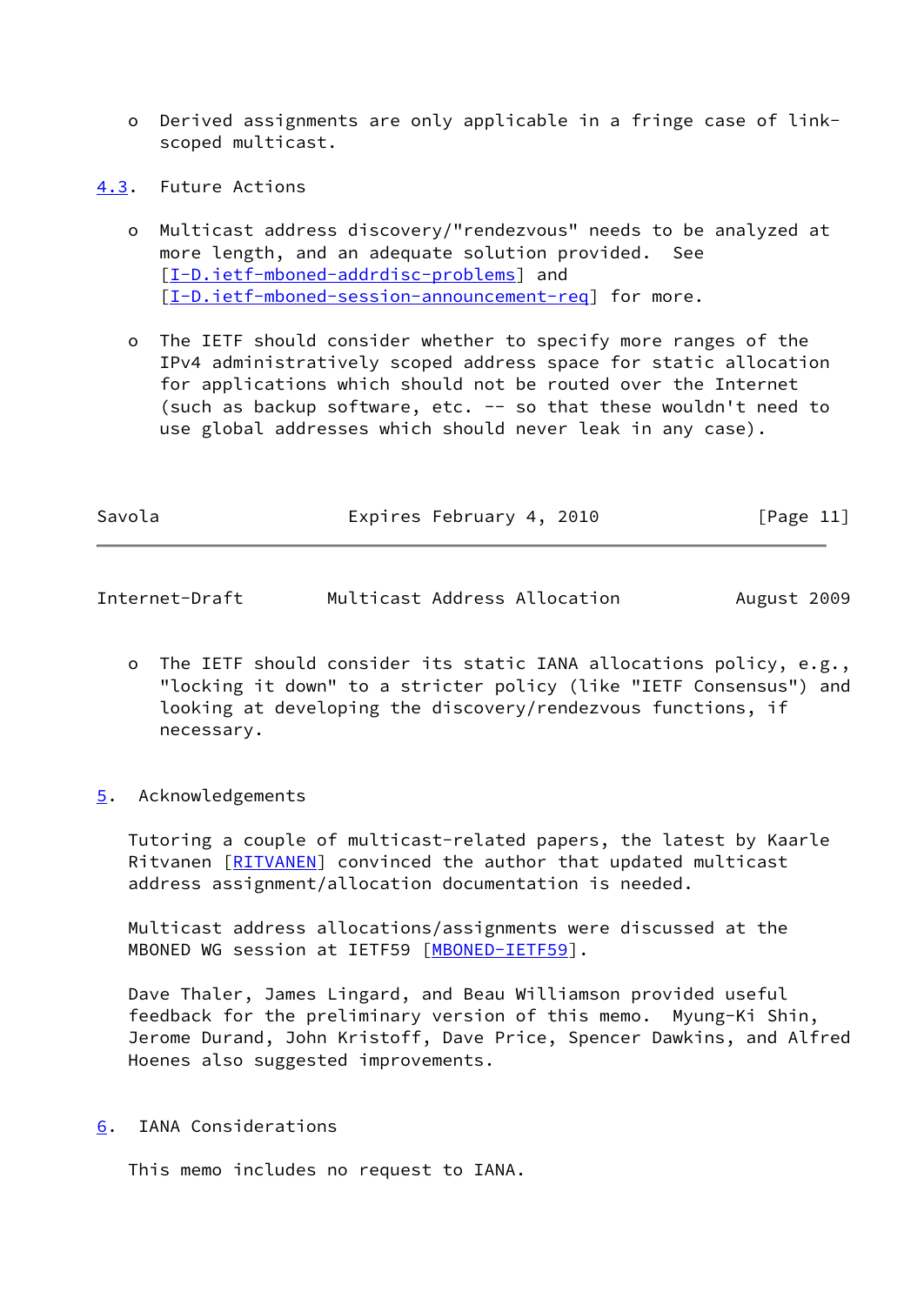IANA considerations in sections  $4.1.1$  and  $4.1.2$  of obsoleted and now Historic [\[RFC2908](https://datatracker.ietf.org/doc/pdf/rfc2908)] were never implemented in IANA registry. No update is necessary.

 (RFC-editor: This section may be removed prior to publication; alternatively, the second paragraph may be left intact.)

<span id="page-13-0"></span>[7](#page-13-0). Security Considerations

 This memo only describes different approaches to allocating and assigning multicast addresses, and this has no security considerations; the security analysis of the mentioned protocols is out of scope of this memo.

 Obviously, especially the dynamic assignment protocols are inherently vulnerable to resource exhaustion attacks, as discussed e.g., in [\[RFC2730](https://datatracker.ietf.org/doc/pdf/rfc2730)].

Savola **Expires February 4, 2010** [Page 12]

<span id="page-13-1"></span>[8](#page-13-1). References

<span id="page-13-5"></span><span id="page-13-4"></span><span id="page-13-3"></span><span id="page-13-2"></span>

| Internet-Draft | Multicast Address Allocation                                                                                                                 | August 2009 |
|----------------|----------------------------------------------------------------------------------------------------------------------------------------------|-------------|
|                | 8.1. Normative References                                                                                                                    |             |
|                | [I-D.ietf-mboned-ipv4-uni-based-mcast]                                                                                                       |             |
|                | Thaler, D., "Unicast-Prefix-based IPv4 Multicast<br>Addresses", draft-ietf-mboned-ipv4-uni-based-mcast-06<br>(work in progress), March 2009. |             |
|                | $[I-D.ietf-mboned-rfc3171bis]$                                                                                                               |             |
|                | Cotton, M., Vegoda, L., and D. Meyer, "IANA Guidelines for<br>IPv4 Multicast Address Assignments",                                           |             |
|                | draft-ietf-mboned-rfc3171bis-07 (work in progress),<br>April 2009.                                                                           |             |
| [RFC2365]      | Meyer, D., "Administratively Scoped IP Multicast", BCP 23,<br>RFC 2365, July 1998.                                                           |             |
| [RFC3180]      | Meyer, D. and P. Lothberg, "GLOP Addressing in 233/8",<br>BCP 53, RFC 3180, September 2001.                                                  |             |
|                |                                                                                                                                              |             |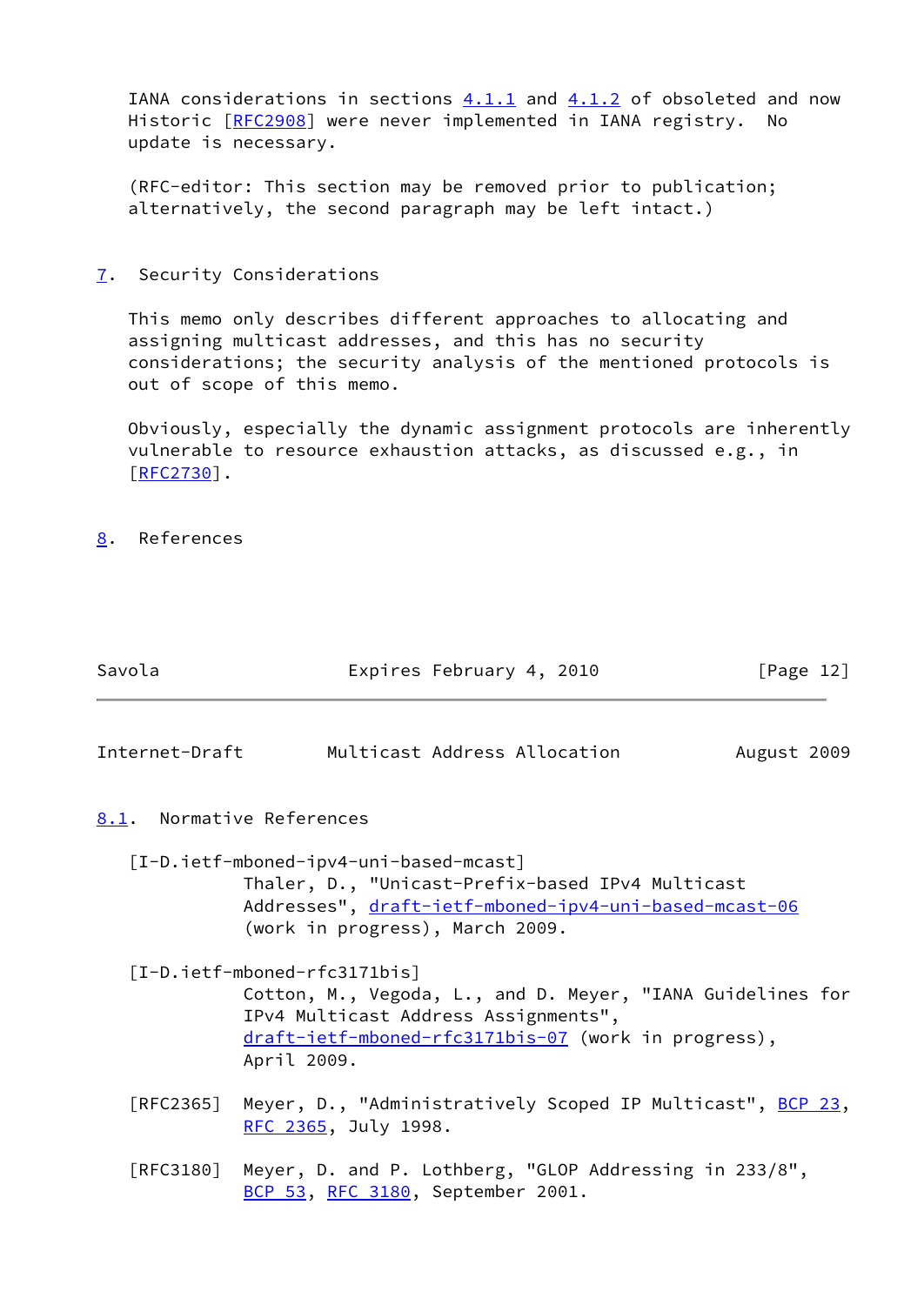- [RFC3306] Haberman, B. and D. Thaler, "Unicast-Prefix-based IPv6 Multicast Addresses", [RFC 3306](https://datatracker.ietf.org/doc/pdf/rfc3306), August 2002.
- [RFC3307] Haberman, B., "Allocation Guidelines for IPv6 Multicast Addresses", [RFC 3307,](https://datatracker.ietf.org/doc/pdf/rfc3307) August 2002.
- [RFC3956] Savola, P. and B. Haberman, "Embedding the Rendezvous Point (RP) Address in an IPv6 Multicast Address", [RFC 3956,](https://datatracker.ietf.org/doc/pdf/rfc3956) November 2004.
- [RFC4291] Hinden, R. and S. Deering, "IP Version 6 Addressing Architecture", [RFC 4291](https://datatracker.ietf.org/doc/pdf/rfc4291), February 2006.
- [RFC4489] Park, J-S., Shin, M-K., and H-J. Kim, "A Method for Generating Link-Scoped IPv6 Multicast Addresses", [RFC 4489,](https://datatracker.ietf.org/doc/pdf/rfc4489) April 2006.
- [RFC4607] Holbrook, H. and B. Cain, "Source-Specific Multicast for IP", [RFC 4607](https://datatracker.ietf.org/doc/pdf/rfc4607), August 2006.
- <span id="page-14-3"></span><span id="page-14-1"></span><span id="page-14-0"></span>[8.2](#page-14-0). Informative References
	- [I-D.ietf-malloc-aap] Handley, M. and S. Hanna, "Multicast Address Allocation Protocol (AAP)", June 2000.
	- [I-D.ietf-mboned-addrdisc-problems] Savola, P., "Lightweight Multicast Address Discovery Problem Space", [draft-ietf-mboned-addrdisc-problems-02](https://datatracker.ietf.org/doc/pdf/draft-ietf-mboned-addrdisc-problems-02)

| Savola | Expires February 4, 2010 | [Page 13] |
|--------|--------------------------|-----------|
|--------|--------------------------|-----------|

Internet-Draft Multicast Address Allocation August 2009

(work in progress), March 2006.

<span id="page-14-4"></span> [I-D.ietf-mboned-session-announcement-req] Asaeda, H. and V. Roca, "Requirements for IP Multicast Session Announcement in the Internet", [draft-ietf-mboned-session-announcement-req-01](https://datatracker.ietf.org/doc/pdf/draft-ietf-mboned-session-announcement-req-01) (work in progress), March 2009.

<span id="page-14-2"></span> [I-D.jdurand-assign-addr-ipv6-multicast-dhcpv6] Durand, J., "IPv6 multicast address assignment with DHCPv6",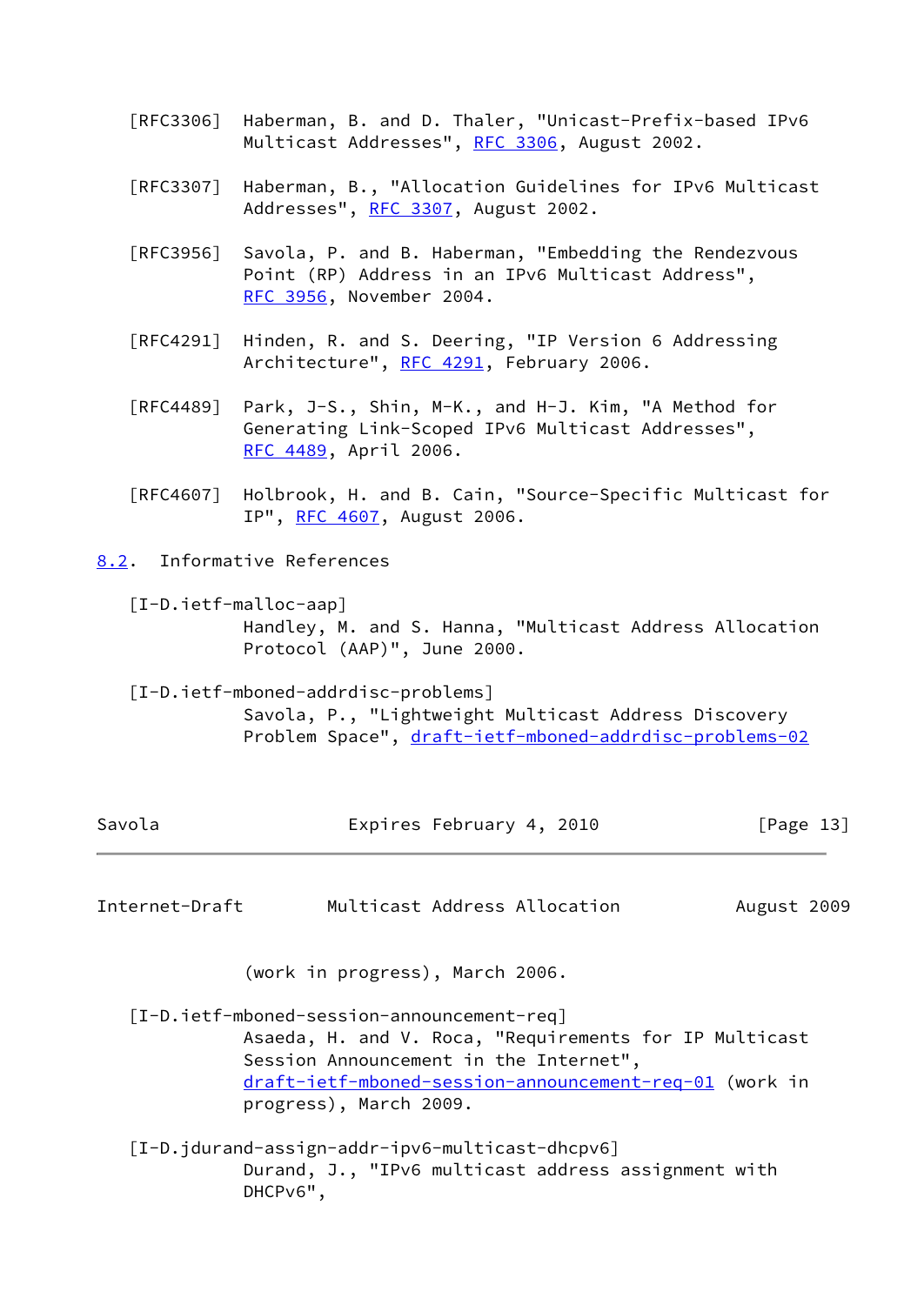[draft-jdurand-assign-addr-ipv6-multicast-dhcpv6-01](https://datatracker.ietf.org/doc/pdf/draft-jdurand-assign-addr-ipv6-multicast-dhcpv6-01) (work in progress), February 2005.

# <span id="page-15-1"></span> [MBONED-IETF59] "MBONED WG session at IETF59", <[http://www.ietf.org/proceedings/04mar/172.htm>](http://www.ietf.org/proceedings/04mar/172.htm).

- [RFC2131] Droms, R., "Dynamic Host Configuration Protocol", [RFC 2131,](https://datatracker.ietf.org/doc/pdf/rfc2131) March 1997.
- [RFC2375] Hinden, R. and S. Deering, "IPv6 Multicast Address Assignments", [RFC 2375](https://datatracker.ietf.org/doc/pdf/rfc2375), July 1998.
- [RFC2730] Hanna, S., Patel, B., and M. Shah, "Multicast Address Dynamic Client Allocation Protocol (MADCAP)", [RFC 2730](https://datatracker.ietf.org/doc/pdf/rfc2730), December 1999.
- [RFC2771] Finlayson, R., "An Abstract API for Multicast Address Allocation", [RFC 2771](https://datatracker.ietf.org/doc/pdf/rfc2771), February 2000.
- [RFC2776] Handley, M., Thaler, D., and R. Kermode, "Multicast-Scope Zone Announcement Protocol (MZAP)", [RFC 2776,](https://datatracker.ietf.org/doc/pdf/rfc2776) February 2000.
- [RFC2908] Thaler, D., Handley, M., and D. Estrin, "The Internet Multicast Address Allocation Architecture", [RFC 2908,](https://datatracker.ietf.org/doc/pdf/rfc2908) September 2000.
- [RFC2909] Radoslavov, P., Estrin, D., Govindan, R., Handley, M., Kumar, S., and D. Thaler, "The Multicast Address-Set Claim (MASC) Protocol", [RFC 2909](https://datatracker.ietf.org/doc/pdf/rfc2909), September 2000.
- [RFC2974] Handley, M., Perkins, C., and E. Whelan, "Session Announcement Protocol", [RFC 2974,](https://datatracker.ietf.org/doc/pdf/rfc2974) October 2000.
- [RFC3315] Droms, R., Bound, J., Volz, B., Lemon, T., Perkins, C., and M. Carney, "Dynamic Host Configuration Protocol for

| Expires February 4, 2010 | [Page 14] |
|--------------------------|-----------|
|                          |           |

<span id="page-15-0"></span>Internet-Draft Multicast Address Allocation August 2009

IPv6 (DHCPv6)", [RFC 3315,](https://datatracker.ietf.org/doc/pdf/rfc3315) July 2003.

 [RFC4893] Vohra, Q. and E. Chen, "BGP Support for Four-octet AS Number Space", [RFC 4893](https://datatracker.ietf.org/doc/pdf/rfc4893), May 2007.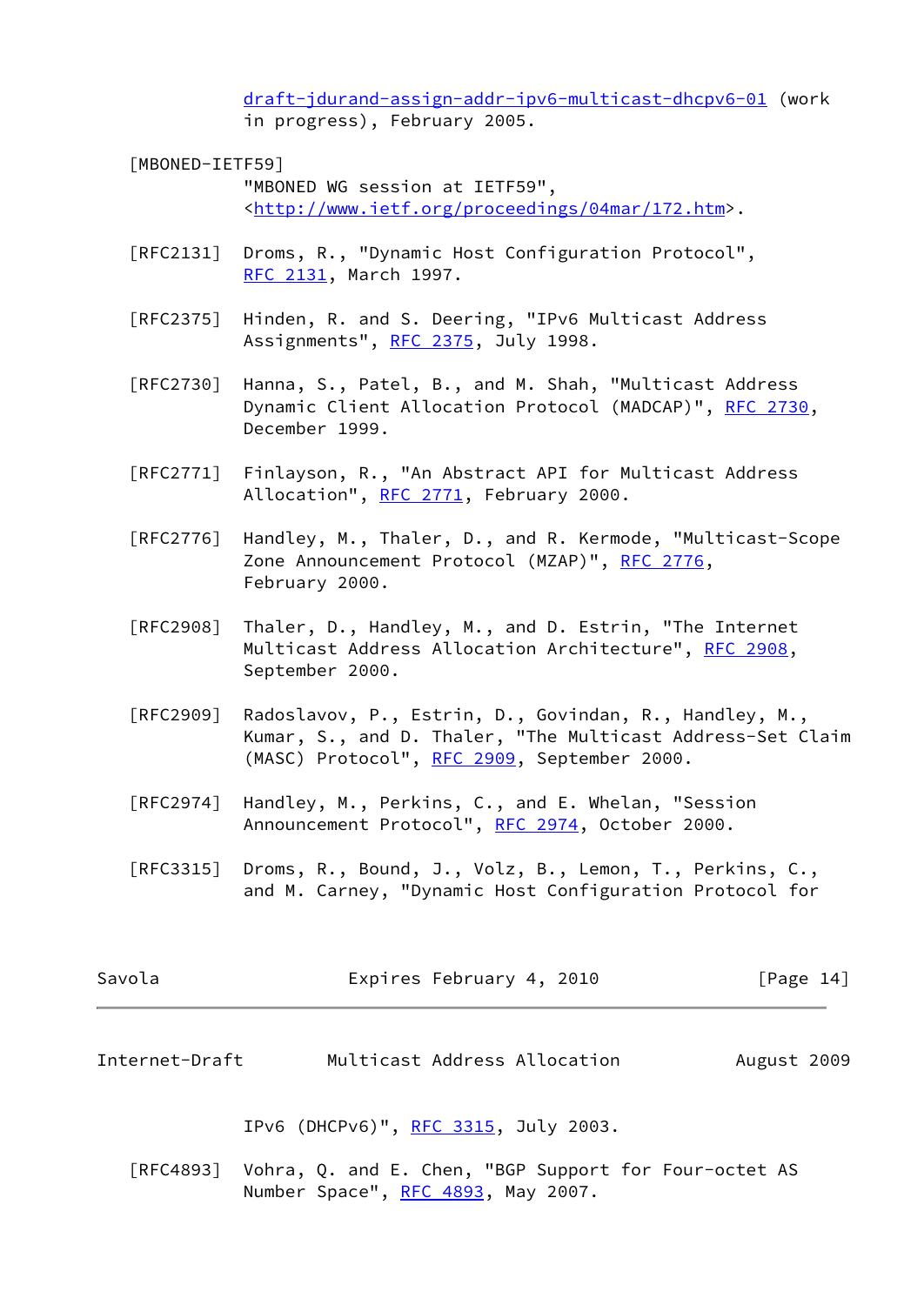<span id="page-16-3"></span>[RITVANEN]

 Ritvanen, K., "Multicast Routing and Addressing", HUT Report, Seminar on Internetworking, May 2004, <[http://www.tml.hut.fi/Studies/T-110.551/2004/papers/>](http://www.tml.hut.fi/Studies/T-110.551/2004/papers/).

<span id="page-16-0"></span>[Appendix A.](#page-16-0) Changes

(To be removed prior to publication as an RFC.)

<span id="page-16-1"></span>[A.1](#page-16-1). Changes between -05 and -06

- o Editorial updates.
- o Obsolete only [RFC2908](https://datatracker.ietf.org/doc/pdf/rfc2908); the rest only move to Historic.
- o Category is Informational instead of BCP (in line with the routing architecture.
- o Move 3171bis and v4-uni-based to Normative references in order to make sure we don't go forward until they're resolved.
- o Resolve pending issues per IETF75 discussion, in particular major changes to eGLOP and IANA policy discussions.

<span id="page-16-2"></span>[A.2](#page-16-2). Changes between -04 and -05

- o Editorial updates. These and the following are from Spencer Dawkins.
- o New text explicitly stating that GLOP for v6 is not needed and GLOP for 4byte ASNs isn't (and likely won't be) defined.
- o Expand reasons for filtering difficulties with global IANA assignments for local apps, and that it would be easier if these were done from the local pool.
- o Explicitly mention dynamic allocations protocols' lack of benefit and abandonment.

Savola **Expires February 4, 2010** [Page 15]